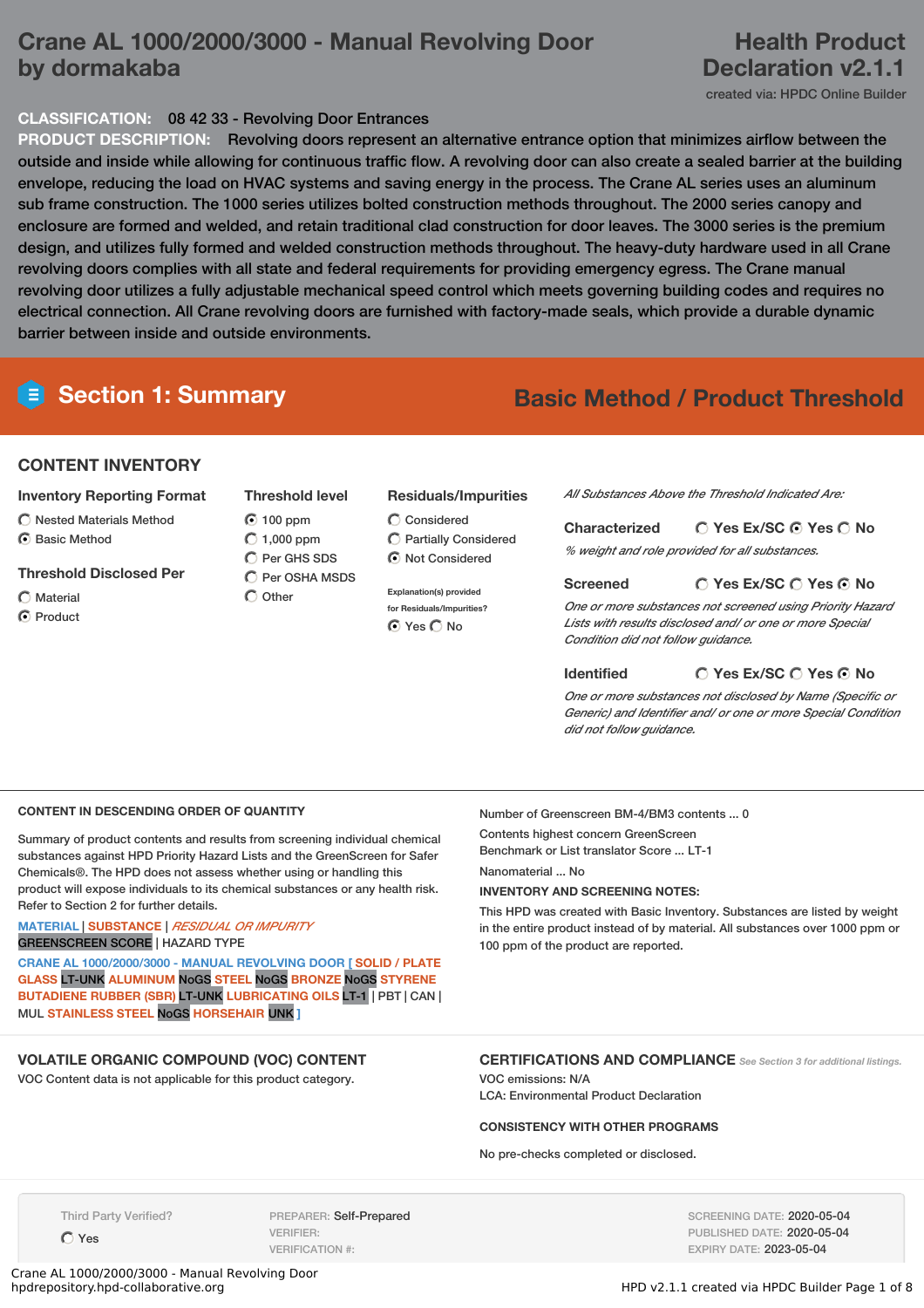$\odot$  No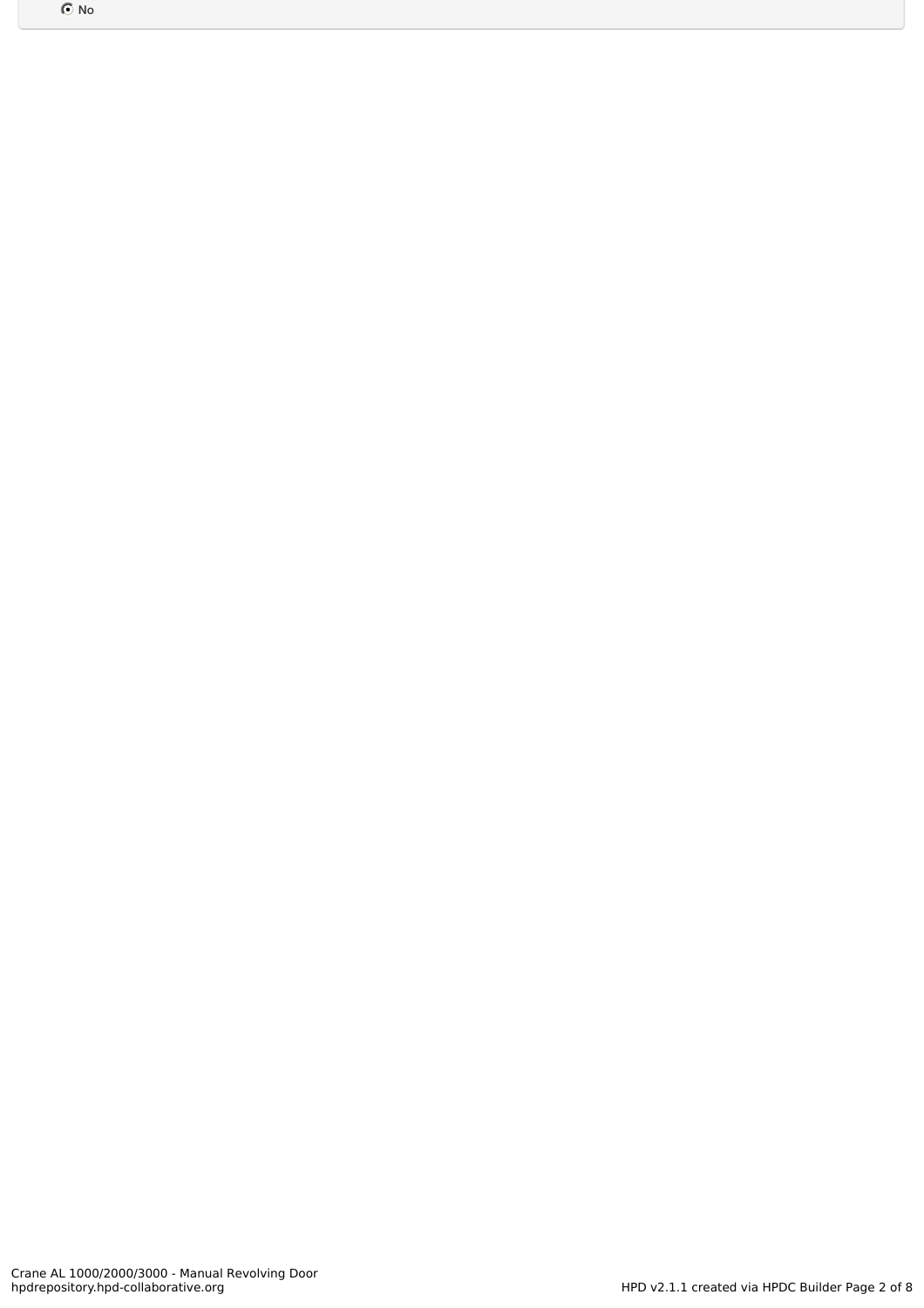This section lists contents in a product based on specific threshold(s) and reports detailed health information including hazards. This *HPD uses the inventory method indicated above, which is one of three possible methods:*

- *Basic Inventory method with Product-level threshold.*
- *Nested Material Inventory method with Product-level threshold*
- *Nested Material Inventory method with individual Material-level thresholds*

Definitions and requirements for the three inventory methods and requirements for each data field can be found in the HPD Open *Standard version 2.1.1, available on the HPDC website at: [www.hpd-collaborative.org/hpd-2-1-1-standard](https://www.hpd-collaborative.org/hpd-2-1-1-standard)*

## **CRANE AL 1000/2000/3000 - MANUAL REVOLVING DOOR**

### PRODUCT THRESHOLD: 100 ppm **RESIDUALS AND IMPURITIES CONSIDERED:** No

RESIDUALS AND IMPURITIES NOTES: No residuals or impurities are expected in these materials at or above the inventory threshold. dormakaba products consist of finished components, and no chemical reactions are needed to develop our products.

OTHER PRODUCT NOTES: -

| <b>SOLID / PLATE GLASS</b>                                                                                                                                                                                                                                                                                                                                    |                                                                |                                   |          |              | ID: 65997-17-3                                 |  |
|---------------------------------------------------------------------------------------------------------------------------------------------------------------------------------------------------------------------------------------------------------------------------------------------------------------------------------------------------------------|----------------------------------------------------------------|-----------------------------------|----------|--------------|------------------------------------------------|--|
| HAZARD SCREENING METHOD: Pharos Chemical and Materials Library                                                                                                                                                                                                                                                                                                |                                                                | HAZARD SCREENING DATE: 2020-05-04 |          |              |                                                |  |
| %: $43.34 - 43.34$                                                                                                                                                                                                                                                                                                                                            | <b>RC: UNK</b>                                                 | NANO: No                          |          | ROLE: Leaves |                                                |  |
| <b>HAZARD TYPE</b>                                                                                                                                                                                                                                                                                                                                            | AGENCY AND LIST TITLES                                         | <b>WARNINGS</b>                   |          |              |                                                |  |
| None found                                                                                                                                                                                                                                                                                                                                                    |                                                                |                                   |          |              | No warnings found on HPD Priority Hazard Lists |  |
| <b>SUBSTANCE NOTES: -</b>                                                                                                                                                                                                                                                                                                                                     |                                                                |                                   |          |              |                                                |  |
|                                                                                                                                                                                                                                                                                                                                                               |                                                                |                                   |          |              |                                                |  |
| <b>ALUMINUM</b>                                                                                                                                                                                                                                                                                                                                               |                                                                |                                   |          |              | ID: 91728-14-2                                 |  |
|                                                                                                                                                                                                                                                                                                                                                               | HAZARD SCREENING METHOD: Pharos Chemical and Materials Library | HAZARD SCREENING DATE: 2020-05-04 |          |              |                                                |  |
| %35.61                                                                                                                                                                                                                                                                                                                                                        | GS: NoGS                                                       | RC: Both                          | NANO: No |              | ROLE: Canopy and profiles                      |  |
| <b>HAZARD TYPE</b>                                                                                                                                                                                                                                                                                                                                            | AGENCY AND LIST TITLES                                         | <b>WARNINGS</b>                   |          |              |                                                |  |
| None found                                                                                                                                                                                                                                                                                                                                                    |                                                                |                                   |          |              | No warnings found on HPD Priority Hazard Lists |  |
| SUBSTANCE NOTES: The hazards associated with aluminum are dependent upon the form in which aluminum is provided. As aluminum is<br>inert upon receipt by dormakaba and unlikely to leach from the product into the environment, the risk of exposure to aluminum<br>components is negligible and the listed hazards can be deemed irrelevant to the end-user. |                                                                |                                   |          |              |                                                |  |
|                                                                                                                                                                                                                                                                                                                                                               |                                                                |                                   |          |              |                                                |  |
| <b>STEEL</b>                                                                                                                                                                                                                                                                                                                                                  |                                                                |                                   |          |              | ID: 12597-69-2                                 |  |
|                                                                                                                                                                                                                                                                                                                                                               | HAZARD SCREENING METHOD: Pharos Chemical and Materials Library | HAZARD SCREENING DATE: 2020-05-04 |          |              |                                                |  |
| %: $11.53 - 11.53$                                                                                                                                                                                                                                                                                                                                            | GS: NoGS                                                       | RC: Both<br>NANO: No              |          |              | ROLE: Speed control and shaft                  |  |
|                                                                                                                                                                                                                                                                                                                                                               |                                                                |                                   |          |              |                                                |  |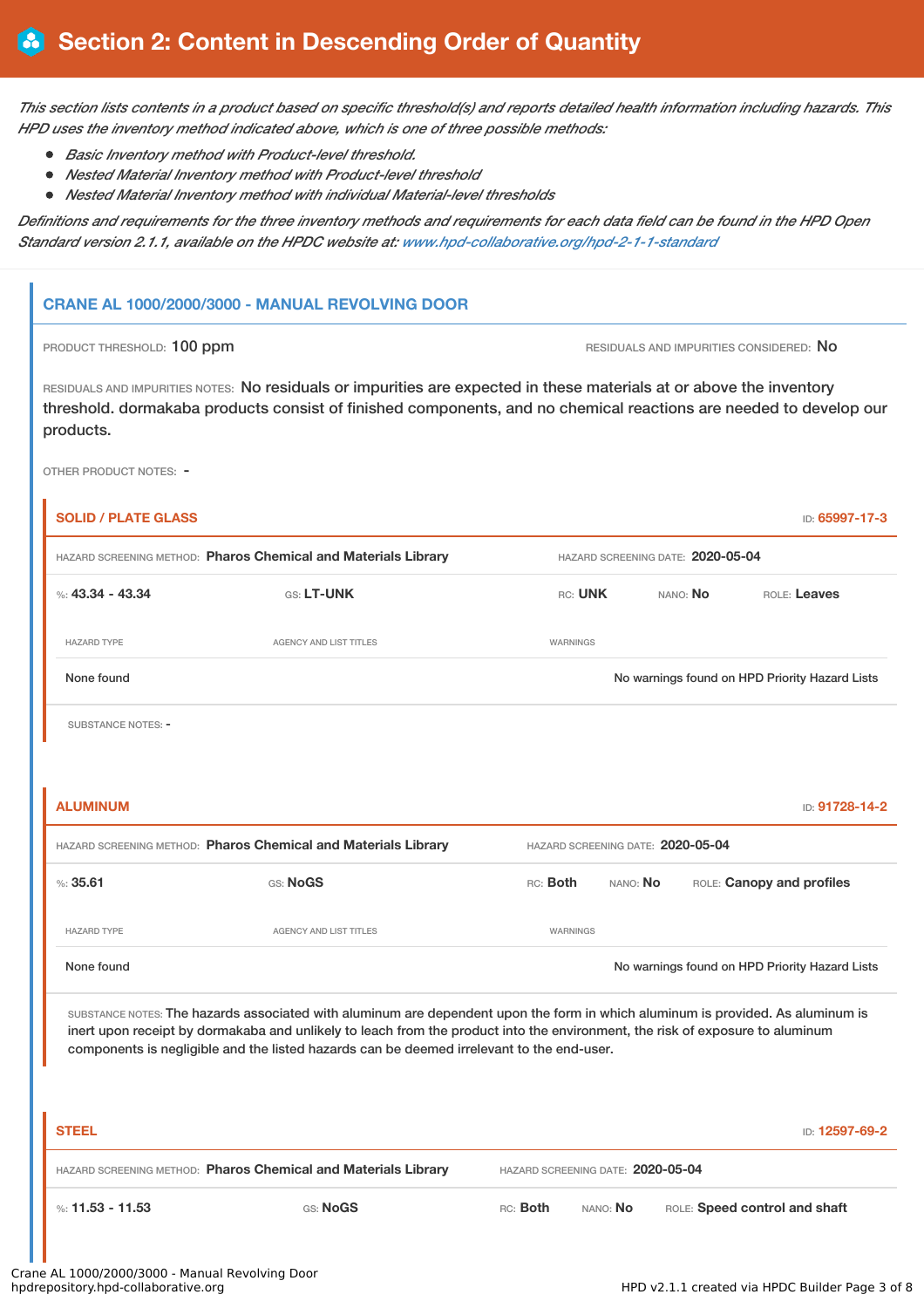|                                                                | <b>HAZARD TYPE</b>        | AGENCY AND LIST TITLES |                    | WARNINGS                          |                                                |
|----------------------------------------------------------------|---------------------------|------------------------|--------------------|-----------------------------------|------------------------------------------------|
|                                                                | None found                |                        |                    |                                   | No warnings found on HPD Priority Hazard Lists |
|                                                                | <b>SUBSTANCE NOTES: -</b> |                        |                    |                                   |                                                |
|                                                                | <b>BRONZE</b>             |                        |                    |                                   | ID: 12597-70-5                                 |
| HAZARD SCREENING METHOD: Pharos Chemical and Materials Library |                           |                        |                    | HAZARD SCREENING DATE: 2020-05-04 |                                                |
|                                                                |                           |                        |                    |                                   |                                                |
|                                                                | %: $6.70 - 6.70$          | GS: NoGS               | RC:<br><b>None</b> | NANO:<br><b>No</b>                | ROLE: Wing folding mechanism and shaft<br>base |
|                                                                | <b>HAZARD TYPE</b>        | AGENCY AND LIST TITLES |                    | WARNINGS                          |                                                |
|                                                                | None found                |                        |                    |                                   | No warnings found on HPD Priority Hazard Lists |
|                                                                | <b>SUBSTANCE NOTES: -</b> |                        |                    |                                   |                                                |
|                                                                |                           |                        |                    |                                   |                                                |

| HAZARD SCREENING METHOD: Pharos Chemical and Materials Library<br>HAZARD SCREENING DATE: 2020-05-04 |  |
|-----------------------------------------------------------------------------------------------------|--|
|                                                                                                     |  |
| RC: None<br><b>GS: LT-UNK</b><br>ROLE: Weatherstripping<br>%: $2.38 - 2.38$<br>NANO: No             |  |
| <b>HAZARD TYPE</b><br><b>AGENCY AND LIST TITLES</b><br>WARNINGS                                     |  |
| None found<br>No warnings found on HPD Priority Hazard Lists                                        |  |

SUBSTANCE NOTES: -

| <b>LUBRICATING OILS</b><br>ID: 74869-22-0                                                      |                                                                            |                                                                                                   |          |                                                             |  |  |
|------------------------------------------------------------------------------------------------|----------------------------------------------------------------------------|---------------------------------------------------------------------------------------------------|----------|-------------------------------------------------------------|--|--|
| HAZARD SCREENING METHOD: Pharos Chemical and Materials Library                                 |                                                                            | HAZARD SCREENING DATE: 2020-05-04                                                                 |          |                                                             |  |  |
| % 0.31                                                                                         | $GS: LT-1$                                                                 | RC: None                                                                                          | NANO: No | ROLE: Hydraulic oil                                         |  |  |
| <b>HAZARD TYPE</b>                                                                             | <b>AGENCY AND LIST TITLES</b>                                              | WARNINGS                                                                                          |          |                                                             |  |  |
| <b>PBT</b>                                                                                     | <b>EC - CEPA DSL</b>                                                       | humans                                                                                            |          | Persistent, Bioaccumulative and inherently Toxic (PBITH) to |  |  |
| <b>CANCER</b><br>EU - GHS (H-Statements)<br><b>CANCER</b><br><b>EU - REACH Annex XVII CMRs</b> |                                                                            | H350 - May cause cancer                                                                           |          |                                                             |  |  |
|                                                                                                |                                                                            | Carcinogen Category 2 - Substances which should be<br>regarded as if they are Carcinogenic to man |          |                                                             |  |  |
| <b>MULTIPLE</b>                                                                                | ChemSec - SIN List<br>CMR - Carcinogen, Mutagen &/or Reproductive Toxicant |                                                                                                   |          |                                                             |  |  |
| <b>CANCER</b>                                                                                  | <b>EU - Annex VI CMRs</b>                                                  | Carcinogen Category 1B - Presumed Carcinogen based on<br>animal evidence                          |          |                                                             |  |  |
| <b>CANCER</b><br>GHS - Australia                                                               |                                                                            | H350 - May cause cancer                                                                           |          |                                                             |  |  |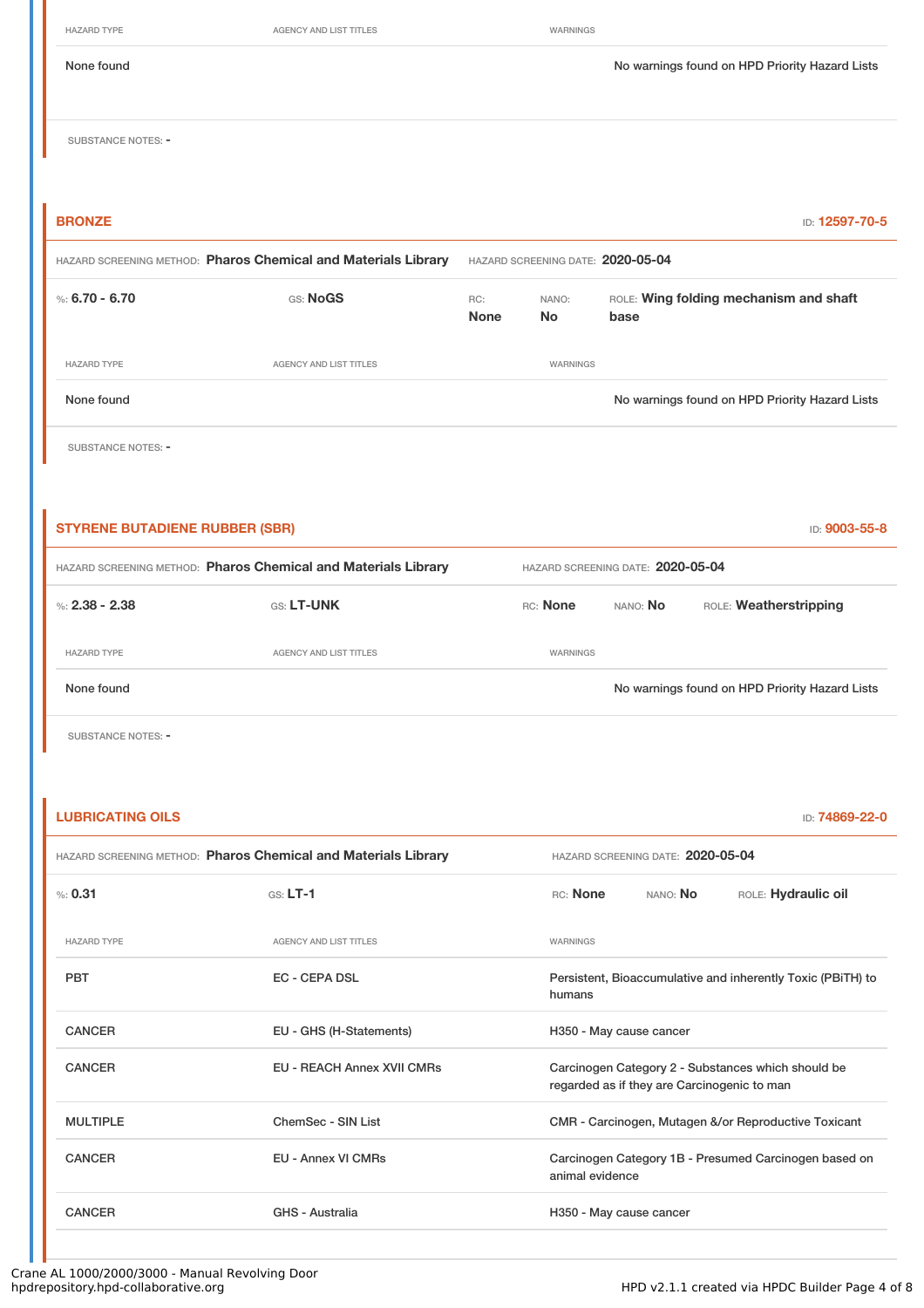SUBSTANCE NOTES: Hydraulic fluid used to regulate door closing speed. Users operating the door are not exposed to the oil, which is fully contained by the metal encasement of the closer. As such, the actual risks associated with the closer's installation and use in a building are minimal and the listed hazards can be deemed irrelevant to the end-user.

| <b>STAINLESS STEEL</b><br>ID: 12597-68-1                       |                                                                |                                   |                                   |          |                                                |  |  |
|----------------------------------------------------------------|----------------------------------------------------------------|-----------------------------------|-----------------------------------|----------|------------------------------------------------|--|--|
|                                                                | HAZARD SCREENING METHOD: Pharos Chemical and Materials Library | HAZARD SCREENING DATE: 2020-05-04 |                                   |          |                                                |  |  |
| %: $0.08 - 0.08$                                               | GS: NoGS                                                       | RC: Both                          | NANO: No                          |          | ROLE: Wing folding mechanism                   |  |  |
| <b>HAZARD TYPE</b>                                             | AGENCY AND LIST TITLES                                         |                                   | WARNINGS                          |          |                                                |  |  |
| None found                                                     |                                                                |                                   |                                   |          | No warnings found on HPD Priority Hazard Lists |  |  |
| SUBSTANCE NOTES: -                                             |                                                                |                                   |                                   |          |                                                |  |  |
|                                                                |                                                                |                                   |                                   |          |                                                |  |  |
| <b>HORSEHAIR</b>                                               |                                                                |                                   |                                   |          | <b>ID: Not registered</b>                      |  |  |
| HAZARD SCREENING METHOD: Pharos Chemical and Materials Library |                                                                |                                   | HAZARD SCREENING DATE: 2020-05-04 |          |                                                |  |  |
| %: $0.05 - 0.05$                                               | GS: UNK                                                        |                                   | RC: UNK                           | NANO: No | ROLE: Brushes                                  |  |  |
| <b>HAZARD TYPE</b>                                             | <b>AGENCY AND LIST TITLES</b>                                  |                                   | WARNINGS                          |          |                                                |  |  |
|                                                                | Hazard Screening not performed                                 |                                   |                                   |          |                                                |  |  |
| SUBSTANCE NOTES: Bio-based material                            |                                                                |                                   |                                   |          |                                                |  |  |

Crane AL 1000/2000/3000 - Manual Revolving Door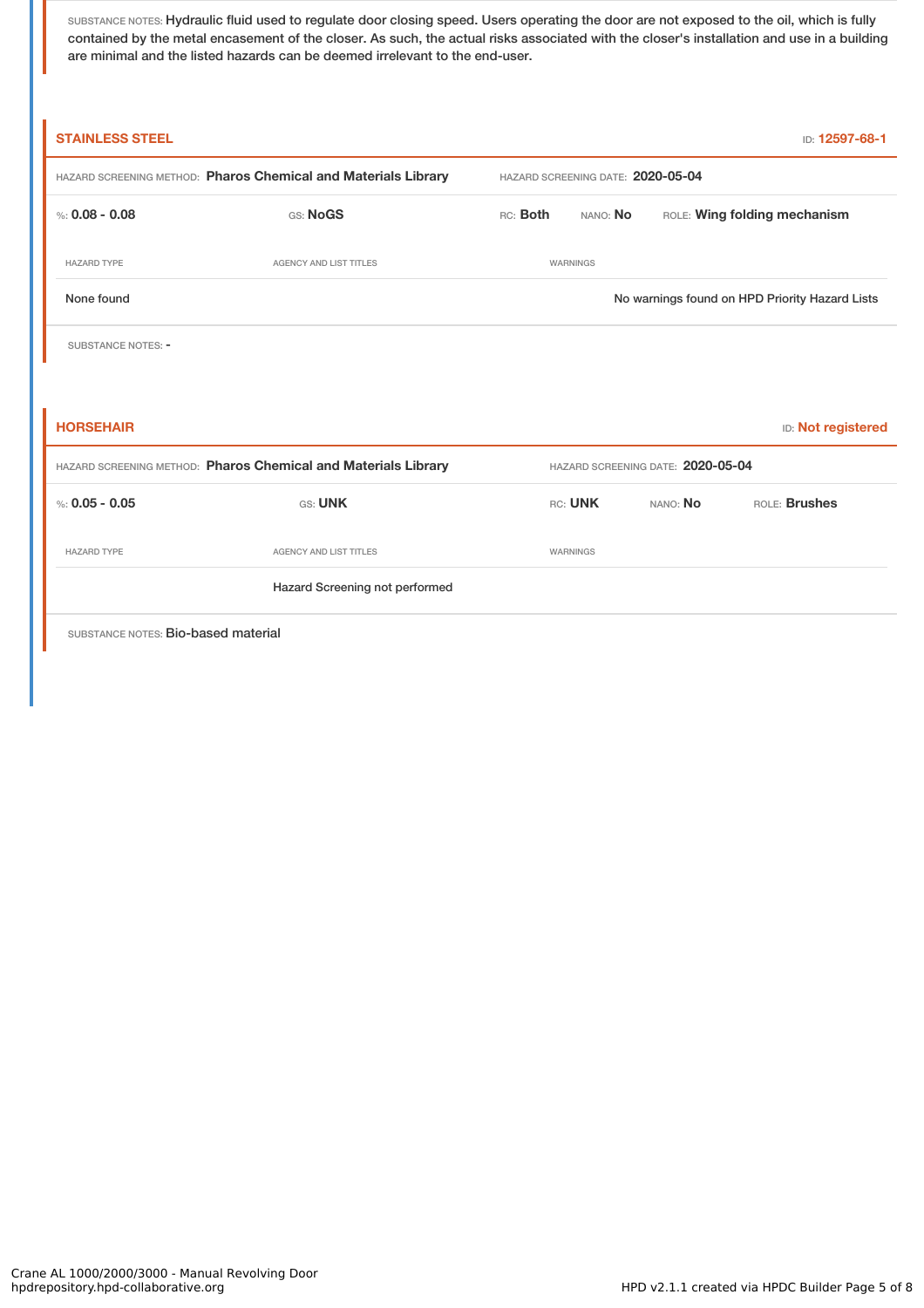This section lists applicable certification and standards compliance information for VOC emissions and VOC content. Other types of *health or environmental performance testing or certifications completed for the product may be provided.*

| <b>VOC EMISSIONS</b>                                                                                                                                                                                                                  | N/A                                   |                     |                                            |                                                 |                                                                                                  |
|---------------------------------------------------------------------------------------------------------------------------------------------------------------------------------------------------------------------------------------|---------------------------------------|---------------------|--------------------------------------------|-------------------------------------------------|--------------------------------------------------------------------------------------------------|
| CERTIFYING PARTY: Self-declared<br>APPLICABLE FACILITIES: This HPD is for a product<br>that is NOT liquid/wet applied.<br><b>CERTIFICATE URL:</b>                                                                                     | <b>ISSUE DATE: 2020-</b><br>$05 - 04$ | <b>EXPIRY DATE:</b> | CERTIFIER OR LAB: N/A                      |                                                 |                                                                                                  |
| <b>CERTIFICATION AND COMPLIANCE NOTES:</b>                                                                                                                                                                                            |                                       |                     |                                            |                                                 |                                                                                                  |
| <b>LCA</b>                                                                                                                                                                                                                            |                                       |                     | <b>Declaration</b>                         |                                                 | <b>Environmental Product</b>                                                                     |
| CERTIFYING PARTY: Third Party<br>APPLICABLE FACILITIES: Illinois, USA<br><b>CERTIFICATE URL:</b><br>https://www.dormakaba.com/resource/blob/60552/513e3bcfcfcab2367a4613a968d9d7e4/epd-<br>crane-al-1000-2000-3000-manual-en-data.pdf |                                       |                     | <b>ISSUE</b><br>DATE:<br>$2017 -$<br>04-24 | <b>EXPIRY</b><br>DATE:<br>$2022 -$<br>$04 - 23$ | <b>CERTIFIER</b><br>OR LAB:<br>Institut<br><b>Bauen</b><br>und<br><b>Umwelt</b><br>e.V.<br>(IBU) |

CERTIFICATION AND COMPLIANCE NOTES:

# **Section 4: Accessories**

This section lists related products or materials that the manufacturer requires or recommends for installation (such as adhesives or fasteners), maintenance, cleaning, or operations. For information relating to the contents of these related products, refer to their *applicable Health Product Declarations, if available.*

No accessories are required for this product.

# **Section 5: General Notes**

dormakaba has resulted from the merger of the two well-established brands Dorma and Kaba, both known for their expertise in the area of smart and secure access solutions. Together we stand for more than 150 years of security and reliability. Our master brand dormakaba stands for our offering of products, solutions and services for secure access to buildings and rooms from a single source. Our global brand power supports us to become the trusted industry leader. For more information, please go to: www.dormakaba.com. The information contained in this HPD is to be used only as a voluntary information on our products. dormakaba makes no representation or warranty as to the completeness or accuracy of the information contained herein. The products and specifications set forth in this HPD are subject to change without notice and dormakaba disclaims any and all liability for such changes. The information contained herein is provided without warranties of any kind, either express or implied, and dormakaba disclaims any and all liability for typographical, printing, or production errors or changes affecting the specifications contained herein. dormakaba DISCLAIMS ALL WARRANTIES, EXPRESS OR IMPLIED, INCLUDING, BUT NOT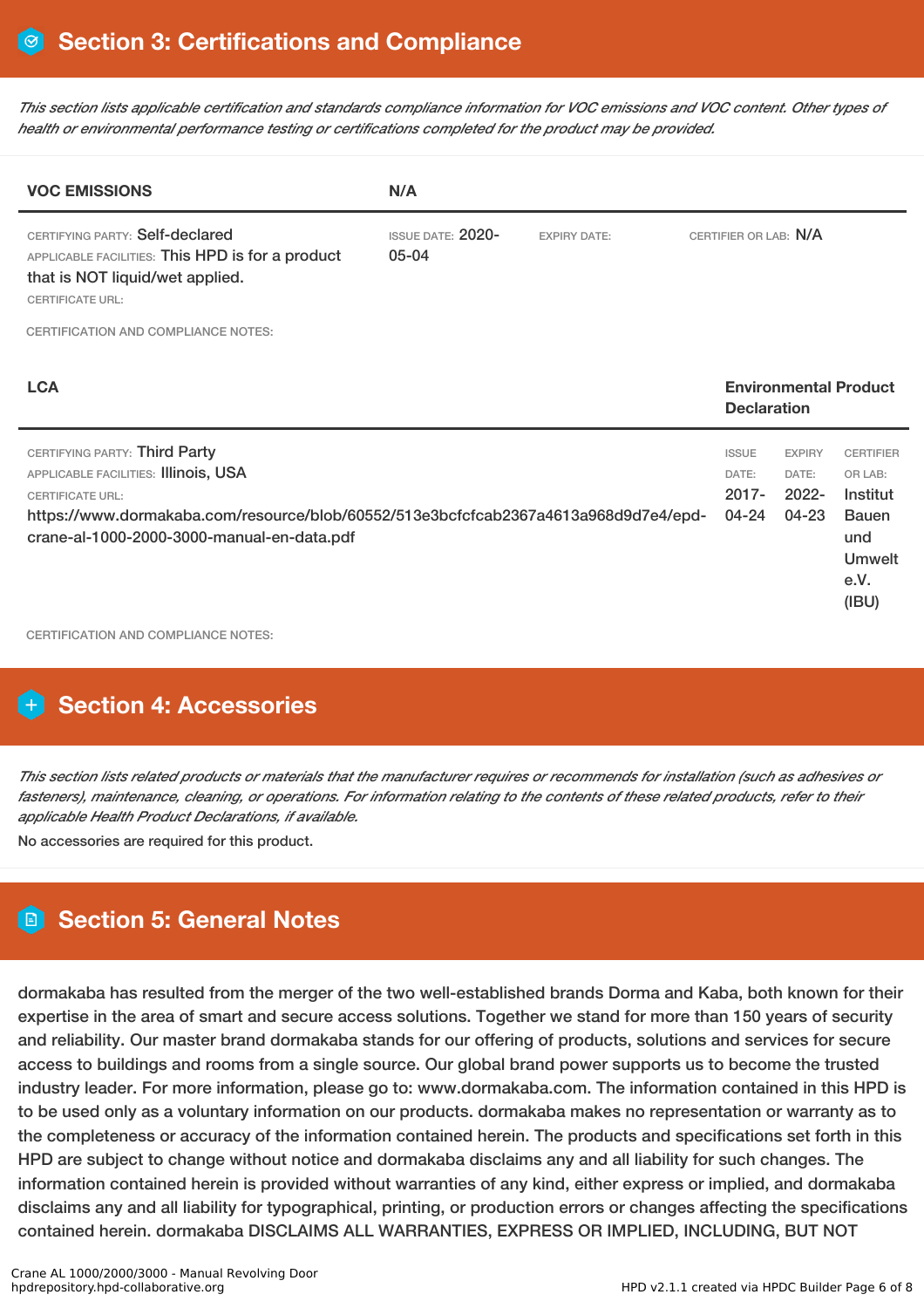LIMITED TO, THE IMPLIED WARRANTIES OF MERCHANTABILITY AND FITNESS FOR A PARTICULAR PURPOSE. IN NO EVENT WILL dormakaba BE LIABLE FOR ANY INCIDENTAL, INDIRECT OR CONSEQUENTIAL DAMAGES ARISING FROM THE SALE OR USE OF ANY PRODUCT. All sales of products shall be subject to dormakaba's applicable General Terms and Conditions, a copy of which will be provided by your local dormakaba organisation upon request.